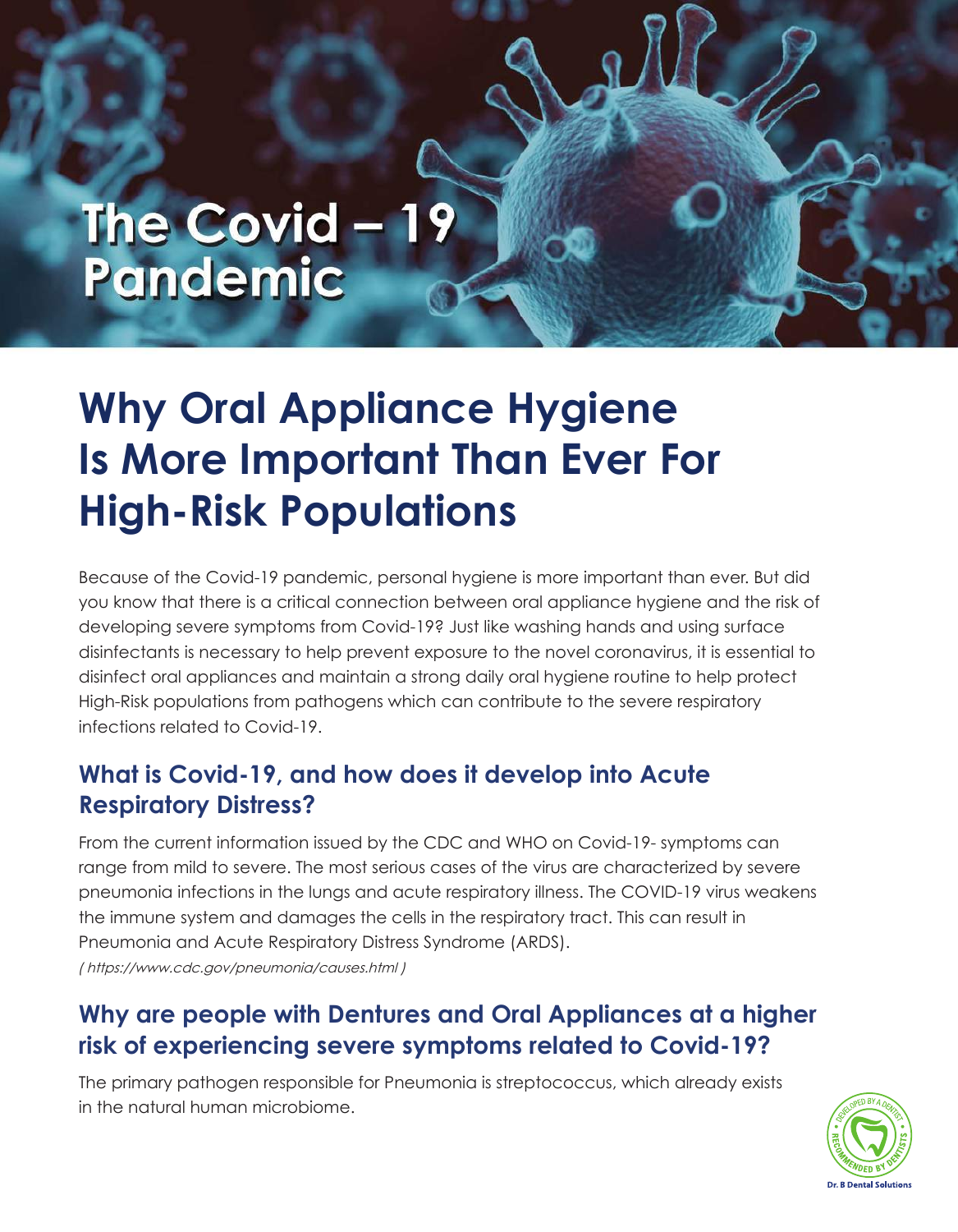Streptococcus and other dangerous pathogens can colonize on oral appliances and dental prosthetics. This can then spread to infect the entire respiratory system This is why denture-wearers suffer from a higher rate of Pneumonia, Respiratory Issues, Thrush, and a range of other illnesses. Additionally, clinical studies have found that sleeping with oral appliances can significantly increase the risk of developing Pneumonia. Patients with orthodontic appliances, airway/sleep devices, and dentures are more likely to experience severe cases of Covid-19.

Among 453 denture wearers, 186 (40.8%) who wore their dentures during sleep were at higher risk for pneumonia than those who removed their dentures at night

( https://www.ncbi.nlm.nih.gov/pmc/articles/PMC4541085/ )

The higher risk of developing Pneumonia, along with other factors like age and existing health conditions, means that denture wearers and people with oral appliances need to take extra precautions to disinfect these appliances to help reduce the risk of developing Acute Respiratory Distress Syndrome related to Covid-19. Otherwise, an infected appliance is likely to exacerbate the most severe symptoms of Covid-19 exposure.

#### **What can Denture and Oral Appliance Wearers do to reduce risk of developing Acute Respiratory Distress Syndrome from Covid-19?**

While it is very important that everyone takes action to minimize their risk of exposure to Covid-19, including thorough and frequent hand-washing, use of surface disinfectants and hand-sanitizer, it is also essential that people in High-Risk demographics work to minimize the potential of developing severe symptoms if exposed.

The prevalence of Streptococcus, Candida Albicans, Staphylococcus & E. Coli on oral appliances can lead to rapid deterioration of patients exposed to the novel coronavirus, as the pathogens take advantage of the weakened respiratory system to spread into major infections.

Dr. Berland's [Cleanadent Liquid Crystal Soak Cleanser](https://www.drbdentalsolutions.com/product/crystals/), is the ONLY denture/oral appliance cleanser that has been proven to kill 99.99% of these disease-causing bacteria and fungi which are responsible for Pneumonia, Thrush and many additional health issues. Other soak cleansers, including tablets and powders, only claim to kill "odor-causing bacteria" and have no effect on the pathogens responsible for Pneumonia.

This is why dental professionals highly recommend a strong oral hygiene routine which includes a daily 5-20 minute soak with Dr. Berland's Cleanadent Liquid Crystals as part of an effective system which combines preventing exposure to Covid-19 and reducing the risk pathogens on the oral appliance contributing to the development of Acute Respiratory Distress Syndrome if exposed to the virus.

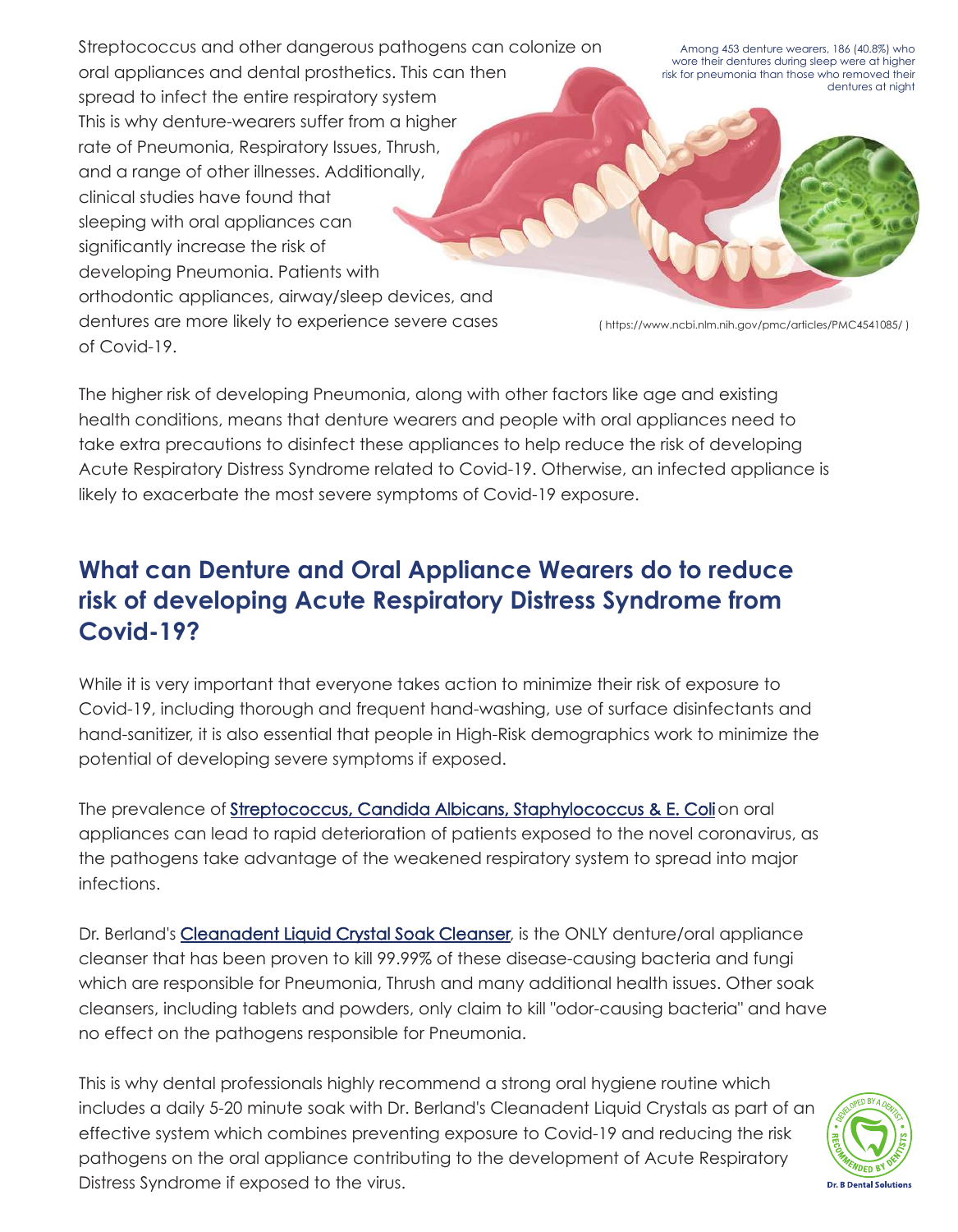

#### **Does the Cleanadent Liquid Crystal Soak Cleanser kill the Covid-19 virus?**

While the Covid-19 virus is still too new to have been tested in a clinical study with Dr. Berland's Cleanadent Liquid Crystals, the cleanser has been proven to kill [99.99% of the bacterial and fungal pathogens](https://www.drbdentalsolutions.com/wp-content/uploads/2019/10/Cleanadent-Liquid-Crystals-Pathogen-Study-Combined.pdf) responsible for respiratory infections that are a major component of severe Covid-19 cases.

Patients in High-Risk demographics should take effective precautions that combine limiting exposure to the virus, and disinfecting oral appliances to minimize the risk of existing infections exacerbating the severity of Covid-19 if exposed.

#### **Do I still need to disinfect my appliance even if I don't test positive for Covid-19?**

Even before the novel coronavirus pandemic, Pneumonia was one of the leading causes of death for seniors globally. As the pandemic continues to grow in scale, healthcare systems are in danger of becoming overstretched to meet needs of patients. Even if a patient tests negative for the novel coronavirus, the current shortage of hospital space, healthcare workers, ventilators and other equipment, makes this a very inopportune time to be hospitalized with Pneumonia or other health issues.

Additionally, hospitalization can put those patients at a greater risk of exposure to Covid-19, even if there for unrelated treatments. Due to the current healthcare crisis, it is crucial that everyone takes precautionary measures to help avoid any health issues from developing at this time while we try to flatten the curve of new infections.

**"** 

### **Poor oral health and hygiene are increasingly recognized as major risk factors for pneumonia among the elderly.**

**"** 

~ International & American Associations for Dental Research (<https://www.sciencedaily.com/releases/2014/10/141007144514.htm> )